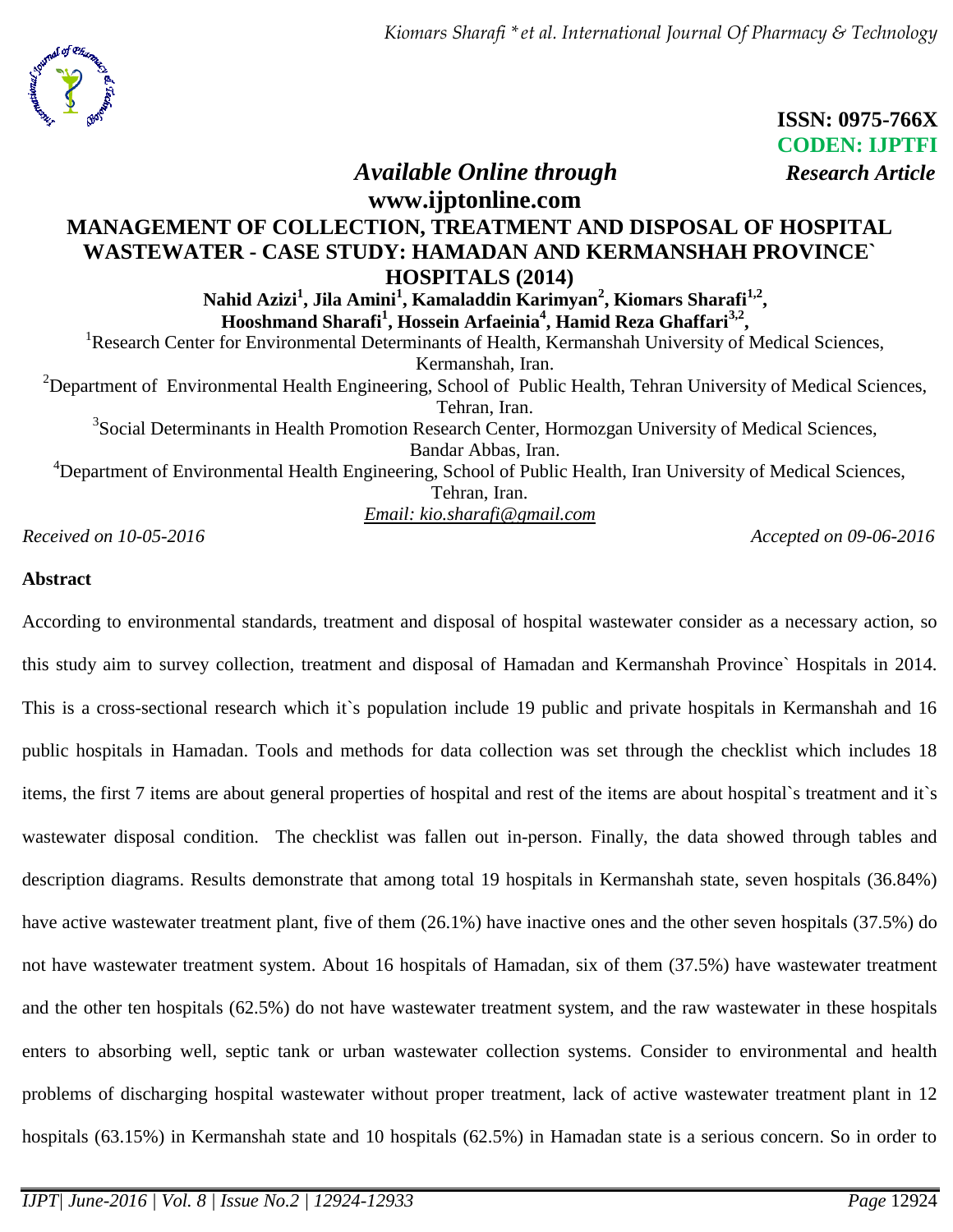implement the necessary standards in a hospital and establishment of an environmental management system (ISO 14000) for setting a management processes to improve the quality of hospital wastewater disposal, some actions such as obtaining policy for construction of wastewater treatment in every single hospital and operate it by organization and wastewater experts, raw and treated wastewater chlorination to reduce entry pollution into collection systems and wastewater treatment plants, adequate supervision by health authorities, water and wastewater organizations and other related organs could be really effective.

**Keywords:** management, collection, treatment, disposal, hospital wastewater, Hamadan state, Kermanshah state.

## **Introduction**

Along developing of cities, decreasing their population and expanding of industries, environmental pollution control is getting more and more important every day. Wastewater is one of the environmental pollutants which it needs sanitary collection and treatment and returning into the water cycle in nature if it possible (1-3).For some reasons hospital wastewater compares to urban wastewater is more special  $(4, 5)$ . Hospitals consume a significant volume of water in any community, according to water consumption per capita, which approximately is 100-200 Liter per day for a person; generally, it is reported 350-1400 Liter per day for a bed in hospitals though (6,7). It has to mention that hospital wastewater generation is various in different communities. Wastewater generation capita in American hospitals is estimated 1000 Liter per day for a bed (8). Moreover, it is 745 Liter per day for a bed on average in Iran, as in Tehran hospitals for small hospitals (up to 400 beds) is 1300 Liter and for large hospitals (up to 1000 beds) is 750 Liter and it is 362 Liter on average in Hormozgan state`s hospitals for each bed (9,10). Hospital`s effluent may include various pathogenic microorganisms, drugs, dangerous toxic materials, solid wastes, radioactive material and radioactive isotopes. Discharging and entering these materials into human`s environment, specially surface and underground water, make great problems and hazards for human. Therefore, it is necessary to have accurate information and do necessary measures to prevent entering hospital wastewater without treatment into environment, surface and underground water, which cause pollution that lead to spread diseases among healthy people of community. Virology researches about water which polluted by wastewater, prove the presence of Enteroviruses and other kind of viruses like Adenovirus in hospital wastewater. In addition, some surveys prove the presence of chlorine and heavy metals such as mercury and silver  $(11,12)$ . In another research determinate chlorinated organic compounds' concentration up to 10 mg/l (6). Other studies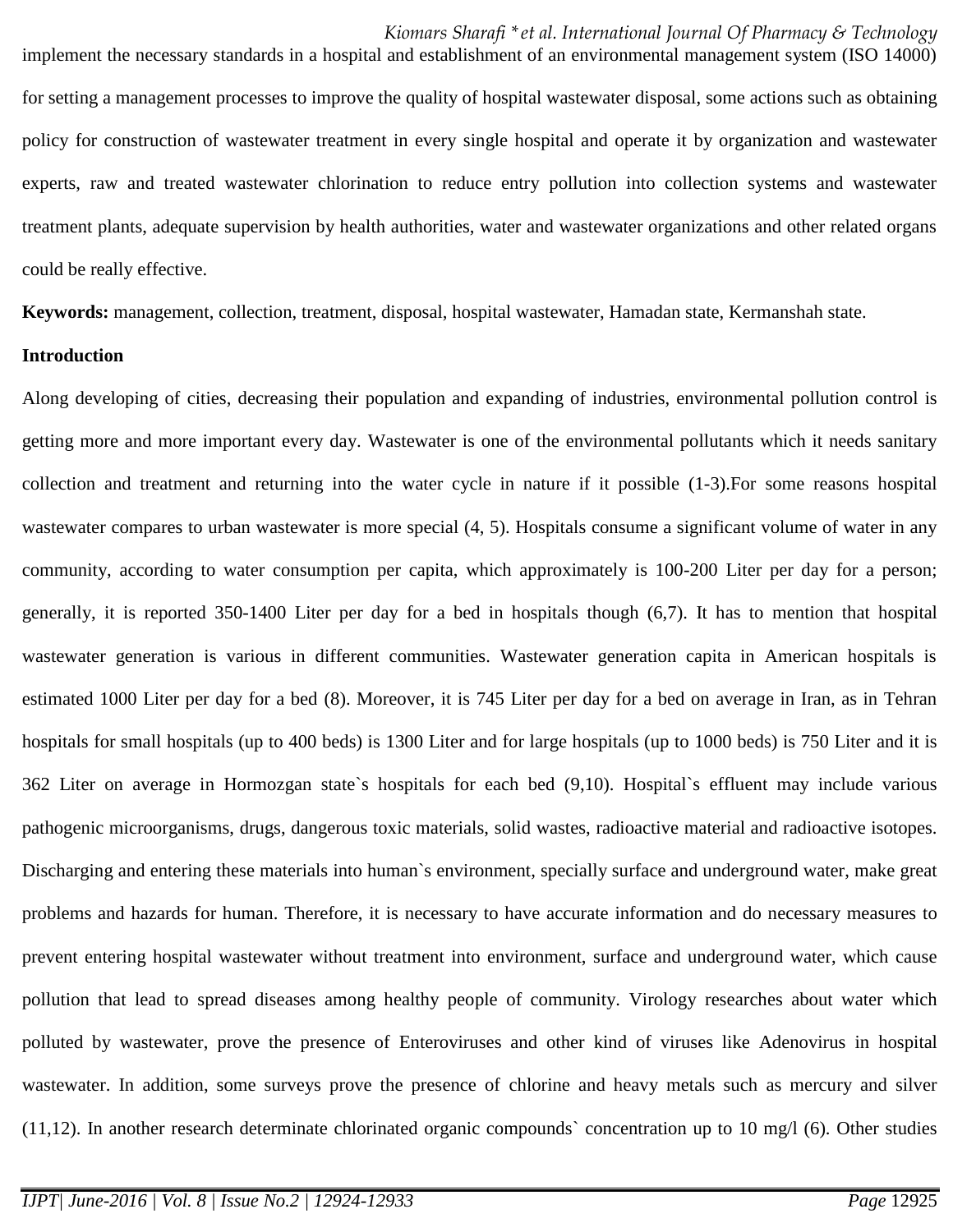emphasize the presence of chlorinated organic compounds and drugs (without any removal or treatment by conventional wastewater treatment systems in hospitals) in surface and underground receiving water (12,13). In order to provide more water from underground resources for drinking water in recent years, enter hospital wastewater into surface and underground water and not control pollution lead to spread of diseases and impose high costs for community and related organs (14-17). Therefore, using a systematic method for collection and treatment this kind of wastewater is necessary. Moreover, if hospital wastewater is entered to wastewater collection system and then into wastewater treatment plant it will causes problems like disturbing biological system balance in wastewater treatment plant (15,18). According to above mentioned hospital wastewater treatment and disposal based on environmental standards is a necessary action. Therefore, this study aim to survey of collection and treatment wastewater generated by Kermanshah and Hamadan states` hospitals and if there is a problem, corrective actions and interventions will propose.

### **Material and Methods**

This is a cross-sectional research, at first to identity wastewater treatment and disposal condition, after coordination with the authorities of the hospital and then visit the hospital, a checklist used for collecting data from 19 (1 public and 18 private hospitals) in Kermanshah and 16 (public hospitals) in Hamadan (2014). The checklist includes 18 items that the first 7 items are about general properties such as hospital location, hospital type, establishment year, ownership, etc. Next 11 items are about hospital`s wastewater treatment and disposal condition (include raw wastewater`s receiving source, existence or absence of wastewater treatment plant, type of wastewater treatment system, the causes of defective in wastewater treatment system, etc.). The validity of the checklist checked out according to considered objects and components. Also, specialty in questions and match the checklist question with objects of research was perused by professors in department of environmental health engineering and their corrective comments about the structure of checklist`s questions was applied. Then results presented in descriptive tables with Excel software.

### **Results**

Tables number 1 and 2 show general properties of public and private hospitals in Kermanshah and Hamadan, respectively. Table number 3 presents the operation condition of wastewater treatment in Kermanshah and Hamadan states` hospitals. According to results demonstrated that the main reasons of inactivity in disable refineries are defective in facilities, structural defects and absence of expert operator.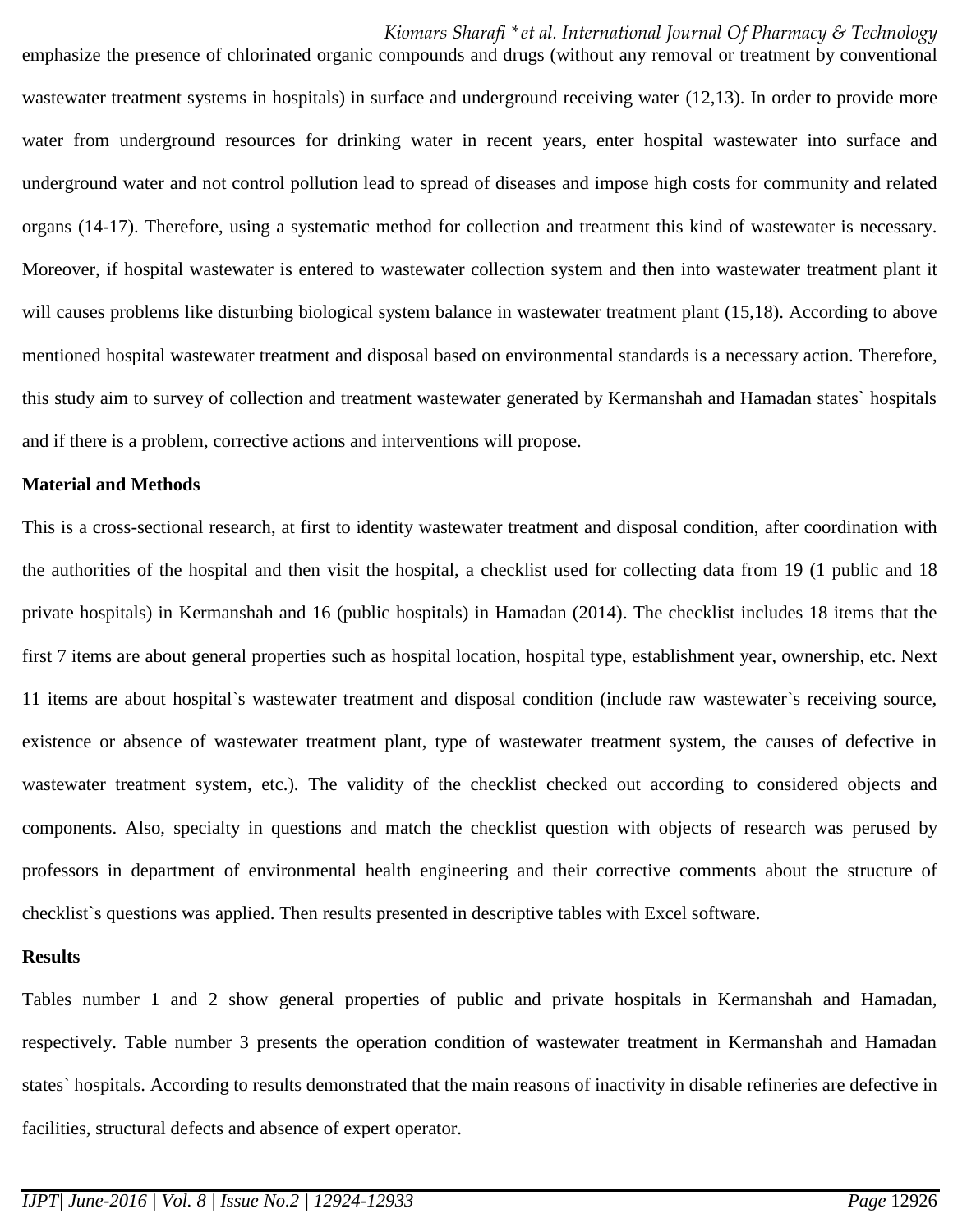*Kiomars Sharafi \*et al. International Journal Of Pharmacy & Technology* **Table-1: General properties of public and private hospitals in Kermanshah (2014).**

| Hospital code | City location     | Type of<br>hospital         | Established<br>year | ownership<br>Hospital | Total number<br>of beds | Number of<br>active beds | Green spaces<br>irrigation<br>source | wastewater<br>receiving<br>source<br>$\mathbf{R}$ aw                 |
|---------------|-------------------|-----------------------------|---------------------|-----------------------|-------------------------|--------------------------|--------------------------------------|----------------------------------------------------------------------|
| $\mathbf{A}$  | Ghasreshirin      | General<br>and<br>professio | 1997                | public                | 96                      | 30                       | Other<br>resources                   | Enter to wastewater<br>collection system<br>directly                 |
| B             | Javanrood         | General                     | 2000                | Public                | 78                      | 78                       | Private well                         | <b>Contains Proprietary</b><br>treatment system                      |
| $\mathcal{C}$ | Paveh             | General                     | 2005                | Public                | 70                      | 52                       | Water<br>distribution                | Enter to wastewater<br>collection system                             |
| D             | Harsin            | General                     | 2004                | Public                | 80                      | 36                       | Private well                         | Absorbing well                                                       |
| E             | West<br>eslamabad | General                     | 1988                | Public                | 120                     | 120                      | Private well                         | <b>Contains Proprietary</b><br>treatment system                      |
| ${\bf F}$     | Kangavar          | General                     | 1967                | Public                | 76                      | 59                       | Water<br>distribution                | Enter to wastewater<br>collection system                             |
| G             | Sahne             | General                     | 1948                | Public                | 45                      | 25                       | Private well                         | Enter to wastewater<br>collection evetem                             |
| H             | Sarpolzahab       | General                     | 2008                | Public                | 96                      | 46                       | Private well                         | Septic tank                                                          |
| $\mathbf I$   | Kermanshah        | Professio                   | 2006                | Public                | 515                     | 700                      | Private well                         | <b>Contains Proprietary</b>                                          |
| $\mathbf J$   | Kermanshah        | General                     | 1979                | Public                | 130                     | 110                      | Water<br>distribution                | Enter to wastewater<br>collection system                             |
| K             | Kermanshah        | professio<br>nal            | 1999                | Private               | 215                     | 215                      | Water<br>distribution                | <b>Contains Proprietary</b><br>treatment system                      |
| L             | Kermanshah        | Professio<br>nal            | 1979                | Public                | 220                     | 162                      | Private well                         | Enter to wastewater<br>collection system                             |
| M             | Kermanshah        | professio<br>nal            | 1999                | Public                | 154                     | 154                      | Private well                         | Enter to wastewater<br>collection system                             |
| $\mathbf N$   | Kermanshah        | Professio<br>nal            | 1969                | Public                | 80                      | 80                       | Water<br>distribution                | Enter to watercourse<br>in back of the                               |
| $\mathbf O$   | West gilan        | General                     | 2006                | Public                | 60                      | 29                       | Private well                         | <b>Contains Proprietary</b>                                          |
| ${\bf P}$     | Kermanshah        | Specialist                  | 2011                | Public                | 107                     | 84                       | Water<br>distribution                | treatment evetem.<br><b>Contains Proprietary</b><br>treatment system |
| Q             | Kermanshah        | Professio<br>nal            | 2005                | Public                | 220                     | 220                      | Water<br>distribution                | Enter to wastewater<br>collection system                             |

system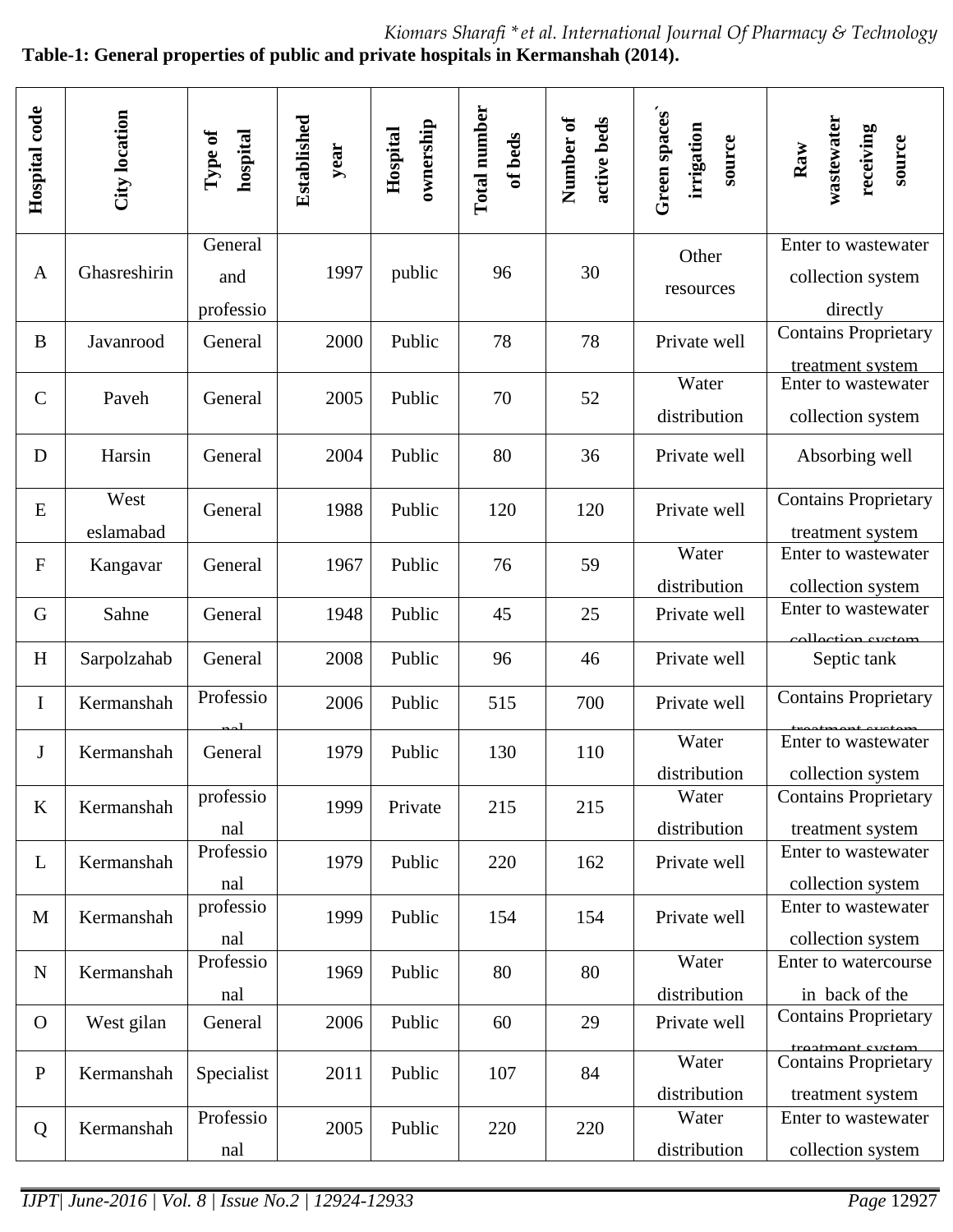*Kiomars Sharafi \*et al. International Journal Of Pharmacy & Technology*

| Kermanshah | Professio | 1981 | Public | 250 | 250 | Water        | <b>Contains Proprietary</b> |
|------------|-----------|------|--------|-----|-----|--------------|-----------------------------|
|            | nal       |      |        |     |     | distribution | treatment system            |
| Songhor    | General   | 2011 | Public | 96  | 96  | Private well | <b>Contains Proprietary</b> |
|            |           |      |        |     |     |              | treatment system            |

# **Table-2: Show general properties of public and private hospitals in Hamadan.**

| Hospital code | City location        | hospital<br>Type of | Established<br>year | ownership<br>Hospital | number of<br>Total<br>beds | Number of<br>active beds | irrigation<br>source<br>spaces`<br>Green | wastewater<br>receiving<br>source<br>Raw |
|---------------|----------------------|---------------------|---------------------|-----------------------|----------------------------|--------------------------|------------------------------------------|------------------------------------------|
| A             | Bahar                | General             | 2005                | public                | 32                         | 21                       | Private well                             | Absorbing<br>well                        |
| B             | Razan                | General             | 1997                | public                | 100                        | 100                      | Private well                             | Septic tank                              |
| $\mathcal{C}$ | Asadabad             | General             | 1984                | public                | 111                        | 47                       | Private well                             | Contains<br>Proprietary                  |
| D             | Hamadan              | General             | 2006                | public                | 1500                       | $\degree$ 1500           | Private well                             | Contains<br>Proprietary                  |
| E             | Asadabad             | General             | 2007                | public                | 82                         | 64                       | Water<br>distribution                    | Contains<br>Proprietary                  |
| $\mathbf F$   | Malayer              | General             | 2008                | public                | 98                         | 98                       | Water<br>distribution                    | Contains<br>Proprietary                  |
| G             | Nahavand             | General             | 1991                | Public                | 170                        | 128                      | Private well                             | Contains<br>Dropriatory                  |
| H             | Kabudar-<br>$A$ hong | General             | 1996                | Public                | 78                         | 78                       | Private well                             | Enter to                                 |
| $\bf{I}$      | Toserkan             | General             | 1976                | Public                | 150                        | 94                       | Private well                             | Enter to                                 |
| J             | Hamadan              | General             | 1969                | Public                | 220                        | 220                      | Private well                             | Enter to<br>wastewater                   |
| $\bf K$       | Hamadan              | professional        | 1932                | Public                | 200                        | 120                      | Private well                             | Enter to<br>wastewater                   |
| L             | Hamadan              | professional        | 2007                | Public                | 150                        | 100                      | Water<br>distribution                    | Enter to<br>wastewater                   |
| M             | Hamadan              | General             | 1977                | Public                | 100                        | 60                       | Private well                             | Enter to<br>wastewater                   |
| ${\bf N}$     | Hamadan              | professional        | 1974                | Public                | 300                        | 118                      | Private well                             | Enter to<br>wastewater                   |
| $\mathbf{O}$  | Malayer              | General             | 1995                | Social<br>security    | 160                        | 130                      | Water<br>distribution                    | Enter to<br>wastewater                   |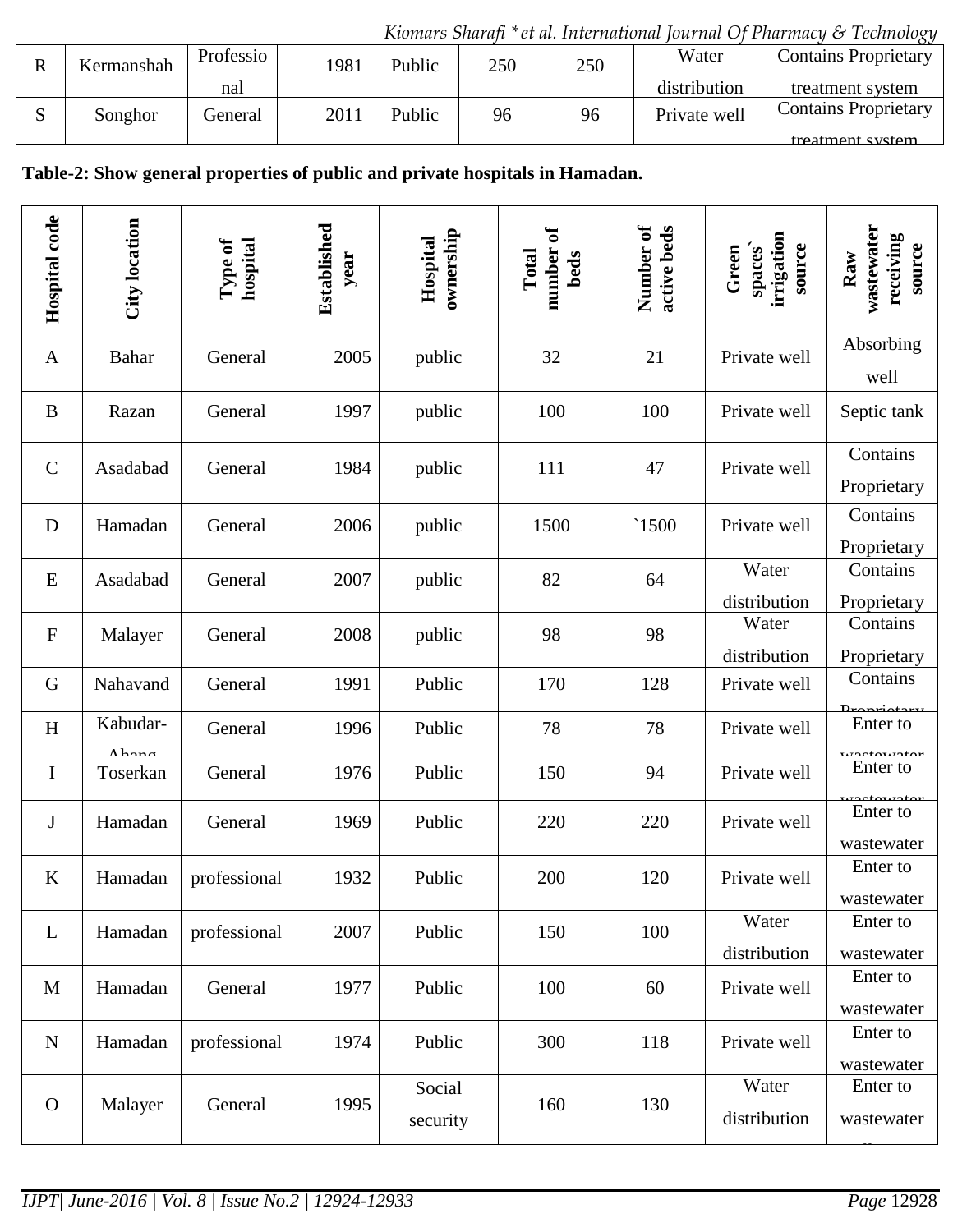|         |         |      |        |     |     |                                      | $\cdots$                   |
|---------|---------|------|--------|-----|-----|--------------------------------------|----------------------------|
| Malayer | General | 1995 | Public | 164 | 164 | Water                                | $\blacksquare$<br>Enter to |
|         |         |      |        |     |     | $\bullet$<br>$\cdot$<br>distribution | wastewater                 |
|         |         |      |        |     |     |                                      |                            |

|                    | <b>Variable</b>                | <b>Kermanshah Province</b> |                | Hamadan        |                |  |
|--------------------|--------------------------------|----------------------------|----------------|----------------|----------------|--|
|                    |                                | Number                     | Percent        | Number         | Percent        |  |
| Wastewater         | Existence                      |                            | 63.15          | 6              | 37.5           |  |
| treatment          | Absence                        | 7                          | 36.85          | 10             | 62.5           |  |
|                    | Total                          | 19                         | 100            | 16             | 100            |  |
| Wastewater         | Active                         | 7                          | 58.33          | 5              | 31.25          |  |
|                    | Inactive                       | 5                          | 41.66          | 11             | 68.75          |  |
| treatment          | Total                          | 12                         | 100            | 16             | 100            |  |
| Wastewater         | Hospital                       | 12                         | 100            | $\overline{4}$ | 66.67          |  |
|                    | Private sector                 | $\mathbf{0}$               | $\overline{0}$ | $\overline{2}$ | 33.33          |  |
| treatment          | Water and wastewater           | $\overline{0}$             | $\overline{0}$ | $\Omega$       | $\overline{0}$ |  |
| system's           | Total                          | 12                         | 100            | 6              | 100            |  |
| Hospital's         | Conventional activated sludge  | 6                          | 50             | 5              | 83.33          |  |
|                    | Septic tank                    | 3                          | 25             | 1              | 16.67          |  |
| wastewater         | Activated sludge with extended | $\overline{3}$             | 25             | $\overline{0}$ | $\overline{0}$ |  |
| treatment<br>Total |                                | 12                         | 100            | 6              | 100            |  |
| evetam tyne        |                                |                            |                |                |                |  |

#### system collection **Table-3: The operation condition of wastewater treatment in Kermanshah and Hamadan Province hospitals.**

# **Discussion**

According to results, among the 16 hospitals in Hamadan and 19 hospitals in Kermanshah, just 6 (37.5% of total) and 7 (36.84% of total) hospitals, respectively, contain active wastewater treatment plant to remove the hospital wastewater pollutants. Rest of the hospitals enter their wastewater into wastewater collection system without removing it`s dangerous pollutants. In order to discharge of hospital wastewater into environment and urban wastewater system that lead to many hazards, so lack of active wastewater treatment plant in 12 hospitals in Kermanshah (63.25%) and 10 hospitals in Hamadan (62.5%) is a serious concern.

Consider to high pollution and existence of multiple compounds such as not metabolized drugs, antibiotics, disinfectants, systolic factors, radioactive materials, contrast supplier, X-Ray and other hazardous and persistent materials need to treatment before discharging, because hospital wastewater contains some material, which cannot be removed even by conventional wastewater treatment plant (19). In the other hand, hospital wastewater contains high risk factors for human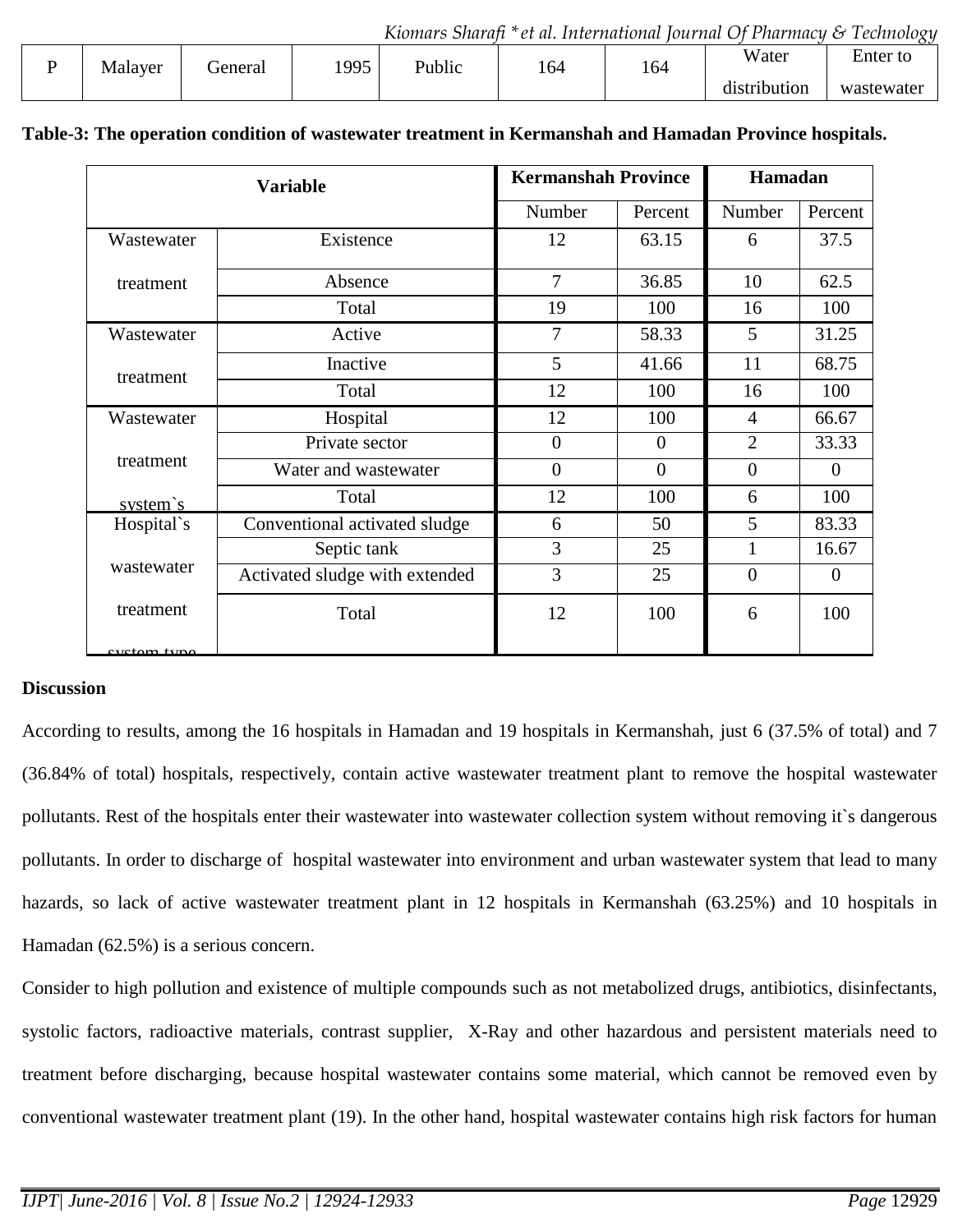health and environment, for instance high concentration of pathogens, toxins and disinfectants, ionizing isotopes, drugs, contaminated liquids, patient`s blood and etc. So if this wastewater enter to collection system and wastewater treatment plant without any treatment can lead to disturb the wastewater treatment plant`s balance and will make a lot of hazards for personnel and refinery`s operators (8). Studies by Ghanazade et.al and Dehghan Kong Zeiton et.al confirm this subject (19, 20). Studies in Iran by Samaei and Mokhtari in 2008, emphasis on using more advanced methods in wastewater treatment to remove pollutants like detergents from hospital wastewater (21). According to results, even chlorination does not perform in hospital wastewater (in none of hospitals with lack of wastewater treatment system and in some of hospitals include wastewater treatment system) before discharging into receiving source. Therefore, chlorination (as minimal necessary actions to make the disposal wastewater harmless for wastewater collection system) is a necessary action for defective wastewater treatment or for reducing the microbial load (22, 23).

Ghanazade et.al study`s Results demonstrated that among 19 hospitals in Markazy state in 10 hospitals, wastewater enter to absorbing well and in 5 hospitals enter to wastewater collection system without any treatment. Among 4 hospitals which have refinery, wastewater system of 3 hospitals is disable or it have a little efficiency. All of Markazy state's hospitals do not have wastewater system operator or refinery, generally this study reported that hospital wastewater`s disposal in Markazy state is not desirable (20). According to results, among hospitals which have wastewater treatment plant (12 hospitals) in Kermanshah state, 5 of them are disable, the main reasons of inactivity are defective in facilities, structural defects and lack of expert operator. According to environmental health officials in hospital, financial problems do not effect on disability.

While in other study by Akbarpoor (2007) in Tehran demonstrated that among 144 public and private Tehran's hospitals, 85 hospitals contain wastewater treatment plant and 39 hospitals lead their wastewater to absorbing well that could pollute underground water because hospital wastewater contain heavy metals. According to results, the main problem of hospitals related to wastewater treatment and disposal management reported lack of economic funding. Results also demonstrate that among 7 hospitals in Kermanshah and 4 hospitals in Hamadan, which have wastewater treatment system, environmental health personnel operate the system. They mainly is not familiar with operation and maintenance of wastewater treatment process, considering to biological process in wastewater treatment (e.g. activated sludge). biological factors as the basic principle in processes, need special condition for operation and maintenance, so it can be said that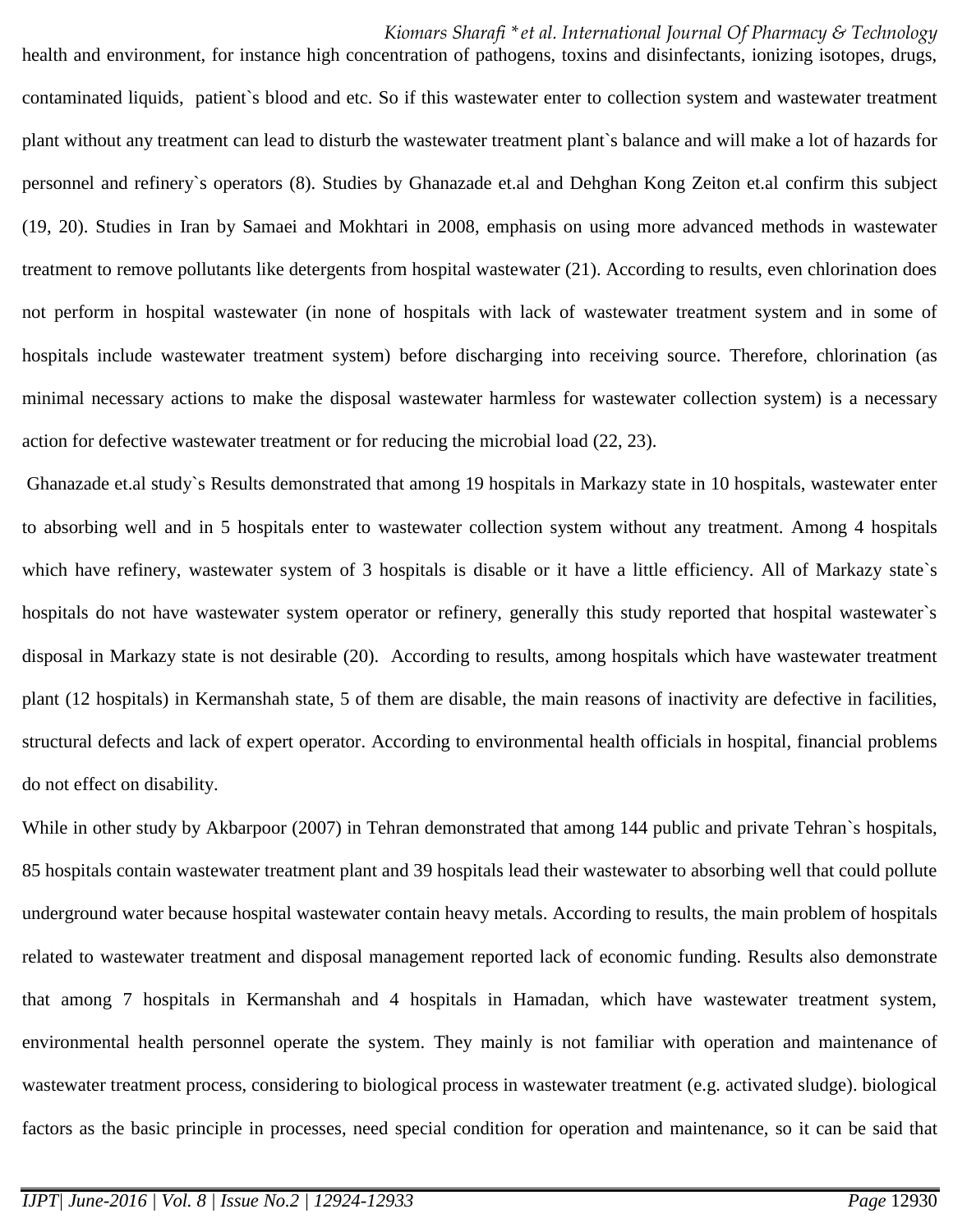*Kiomars Sharafi \*et al. International Journal Of Pharmacy & Technology* operation and maintenance of any part of wastewater treatment system associated with sensitivity and complexity. Therefore, corrective operation in these systems needs expert that unfortunately, this issue neglected in Kermanshah hospitals. Therefore, in order to lack of proper operation, after while wastewater treatment systems will be disable.

# **Conclusion**

According to mentioned results, generally wastewater treatment and disposal management is not desirable in Hamadan and Kermanshah states. Therefore, to implement the necessary standards in a hospital and establishment of an environmental management system (ISO 14000), in setting a management processes to improve the quality of hospital wastewater disposal some actions such as obtaining policy for construction of wastewater treatment in every single hospital and operate it by organizations and wastewater experts, chlorinate raw wastewater (and treated wastewater if it possible) to reduce entry pollution into collection systems and wastewater treatment plants, adequate supervision by health authorities, water and wastewater organizations and other related organs could be really effective. If in addition to meeting the main objects (prevent it`s dangerous for environment and human health) perform adequate and throughout treatment (match with standards) on hospital wastewater the effluent can be used for irrigating hospital`s green spaces that may recover some of the costs.

## **Acknowledgements**

The authors gratefully acknowledge the Research Council of Kermanshah University of Medical Sciences (Grant Number: 90280) for the financial support.

## **References**

- 1. Sharafi K, Pirsaheb M, Khosravi T, Dargahi A, Moradi M, Savadpour MT. Fluctuation of organic substances, solids, protozoan cysts, and parasite egg at different units of a wastewater integrated stabilization pond (full scale treatment plant): a case study, Iran. Desalination and Water Treatment. 2015, 57(11): 4913-4919**.**
- 2. Pirsaheb M, Fazlzadehdavil M, Hazrati S, Sharafi K, Khodadadi T, Safari Y. A survey on nitrogen and phosphor compound variation processes in wastewater stabilization ponds. Polish Journal of Environmental Studies. 2014 Jan 1; 23(3), 831-834**.**
- 3. Sharafi K, Moradi M, Karami A, Khosravi T. Comparison of the efficiency of extended aeration activated sludge system and stabilization ponds in real scale in the removal of protozoan cysts and parasite ova from domestic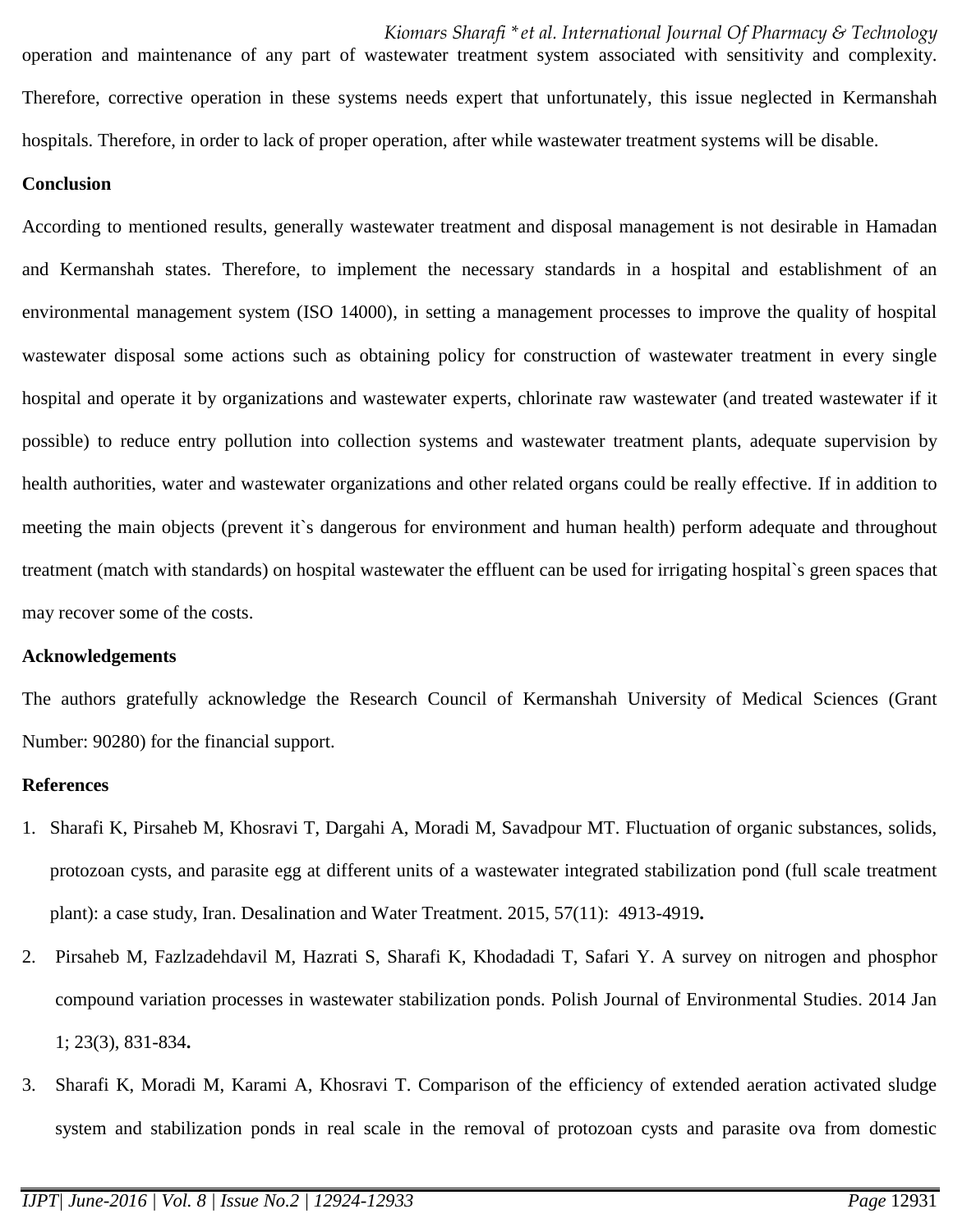wastewater using Bailenger method: a case study, Kermanshah, Iran. Desalination and Water Treatment. 2015 Jul 31;55(5):1135-41.

- 4. Pirsaheb M, Mohamadi M, Mansouri AM, Zinatizadeh AA, Sumathi S, Sharafi K. Process modeling and optimization of biological removal of carbon, nitrogen and phosphorus from hospital wastewater in a continuous feeding & intermittent discharge (CFID) bioreactor. Korean Journal of Chemical Engineering. 2015 Jul 1;32(7):1340- 53.
- 5. Rezaee A, Ansari M, Khavanian A, Sabzali A and Aryan M, "Hospital Waste water treatment using an integrated an Anaerobic Aerobic Fixed Film Bioreactor "American journal of environmental sciences 2005; (4):259-263.
- 6. Emmanuel E, Perrodin Y, Blanchard J, Vermande P. Chemical, Biological and Ecotoxicological of Hospital Wastewater. Journal of Science & Technology, 2001; 2: 31-33.
- 7. Tchobanoglus G, Burton FL. Wastewater engineering. 4th ED, McGraw, Hill. Metcalf & Eddy. New York. 2003: 30- 69.
- 8. Mahmoudkhani R, Mokhtari Azar A, Khani M R. A Survey of Tehran Hospitals Wastewater. International Conference on Future Environment and Energy, 2012, Singapoore.
- 9. Sharafraz Sh, Khani M R, Yaghmaeian K. Quality and Quantity Survey of hospital wastewater in Hormozgan Province. Iranian Journal of Environmental Health Science & Engineering, 2007; 43-50.
- 10. Pauwels B and Verstraete W. The treatment of hospital wastewater: an appraisal. Journal of Water and Health. 2006; 405-416.
- 11. Majlesi Nasr M, Yazdanbakhsh A. Study on Wastewater Treatment Systems In Hospitals Of Iran. Iran J Environ Health Sci Eng 2008; 5(3): 211-215.
- 12. Wyasu G. and Kure O A. Determination of organic pollutants in hospital wastewater and food samples within Ahmadu Bello University Teaching Hospital (Abuth), Shika, Zaria-Nigeria. Advances in Applied Science Research, 2012; 3 (3):1691-1701.
- 13. Chimchirian R, Suri R, Fu H. Free synthetic and natural estrogen hormones in influent and effluent of three municipal wastewater treatment plants. Water Environ Res. 2007; 79(9):969-74.